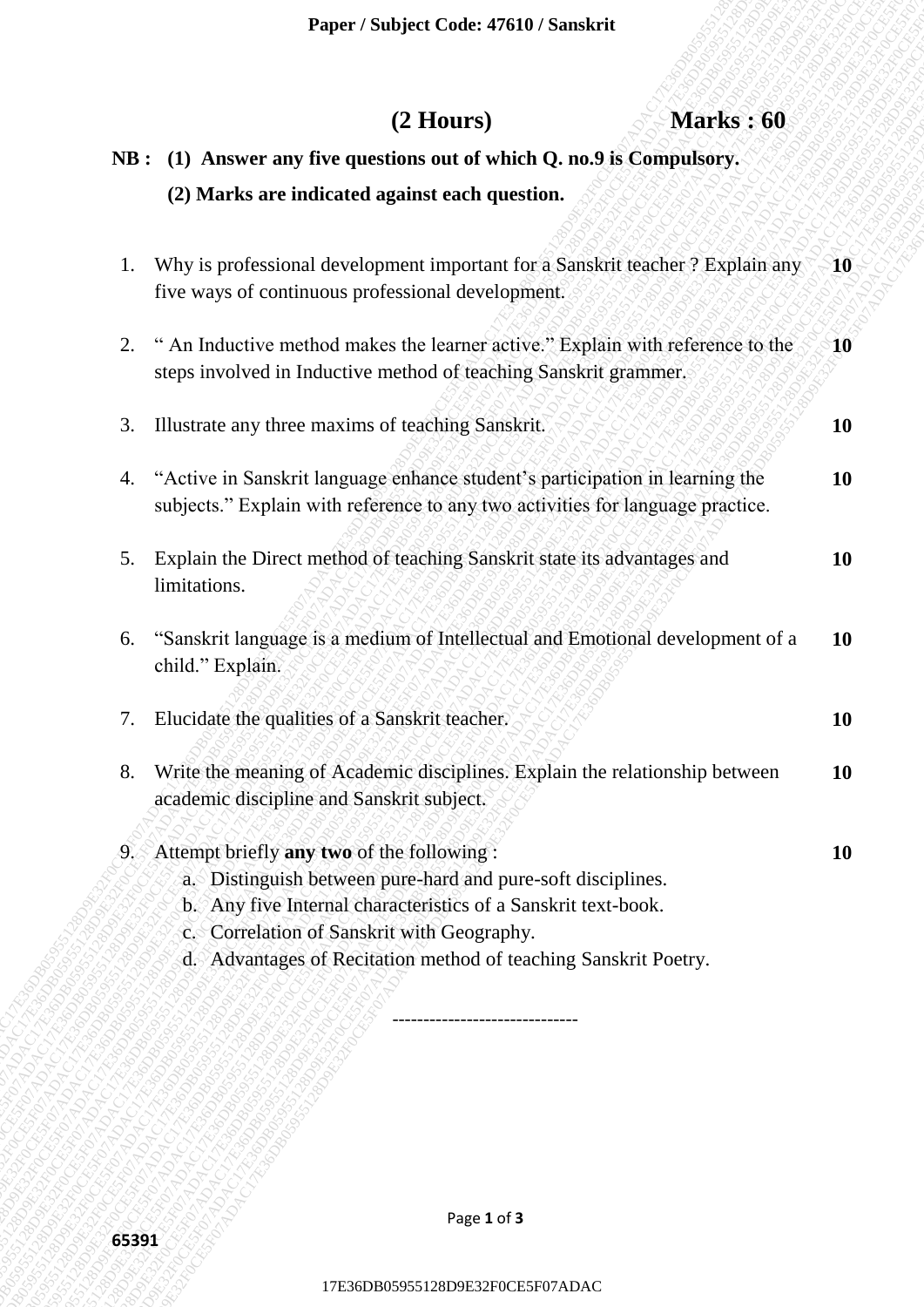## मराठी रूपांतर

# $(3 \pi R)$

## गुण : ६०

| १.              | संस्कृत शिक्षकासाठी व्यावसायिक विकास का आवश्यक आहे? निरंतर व्यावसायिक विकासाचे १०<br>कोणतेही पाच मार्ग स्पष्ट करा.                                                                                                                                    |    |
|-----------------|-------------------------------------------------------------------------------------------------------------------------------------------------------------------------------------------------------------------------------------------------------|----|
| २.              | ''उद्गामी पध्दत अध्ययनकर्त्याला सक्रिय करते''. संस्कृत व्याकरण अध्यापनाच्या उद्गामी<br>पध्दतीत समाविष्ट पायऱ्यांच्या संदर्भात स्पष्ट करा.                                                                                                             | 80 |
| ३.              | संस्कृत अध्यापनाची कोणतीही तीन सूत्रे सोदाहरण लिहा.                                                                                                                                                                                                   | १० |
| $X^{\bullet}$   | ''संस्कृत भाषेतील उपक्रम विद्यार्थ्यांचा विषय अध्ययनातील सहभाग वाढवतात.'' भाषिक<br>सरावासाठीच्या कोणत्याहौ दोन उपक्रमांच्या संदर्भात स्पष्ट करा.                                                                                                      | १० |
| ५.              | संस्कृत अध्यापनाची प्रत्यक्ष पध्दती स्पष्ट करा. तिचे फायदे आणि मर्यादा लिहा.                                                                                                                                                                          | १० |
| ξ.              | ''संस्कृत भाषा बालकाच्या बौध्दिक आणि भावनिक विकासाचे माध्यम आहे.'' स्पष्ट करा.                                                                                                                                                                        | 80 |
| U.              | संस्कृत शिक्षकाचे गुण विशद करा.                                                                                                                                                                                                                       | १० |
| $\mathcal{L}$ . | शैक्षणिक विद्याशाखेचा अर्थ लिहा शैक्षणिक विद्याशाखा आणि संस्कृत विषयातील संबंध स्पष्ट<br>करा.                                                                                                                                                         | १० |
| ९े              | खालीलपैकी <b>कोणत्याही दोहांवर</b> थोडक्यात लिहा.<br>अ. कठीण मूलभूत आणि मृद् मूलभूत विद्याशाखांमधील फरक<br>ब. संस्कृत पाठ्यपुस्तकाची कोणतीही पाच आंतरिक वैशिष्ट्ये<br>क. संस्कृतचा भूगोलाशी समवाय<br>ड. संस्कृत पद्य अध्यापनाच्या पठण पद्धतीचे फायदे. | १o |
|                 |                                                                                                                                                                                                                                                       |    |

Page 2 of 3